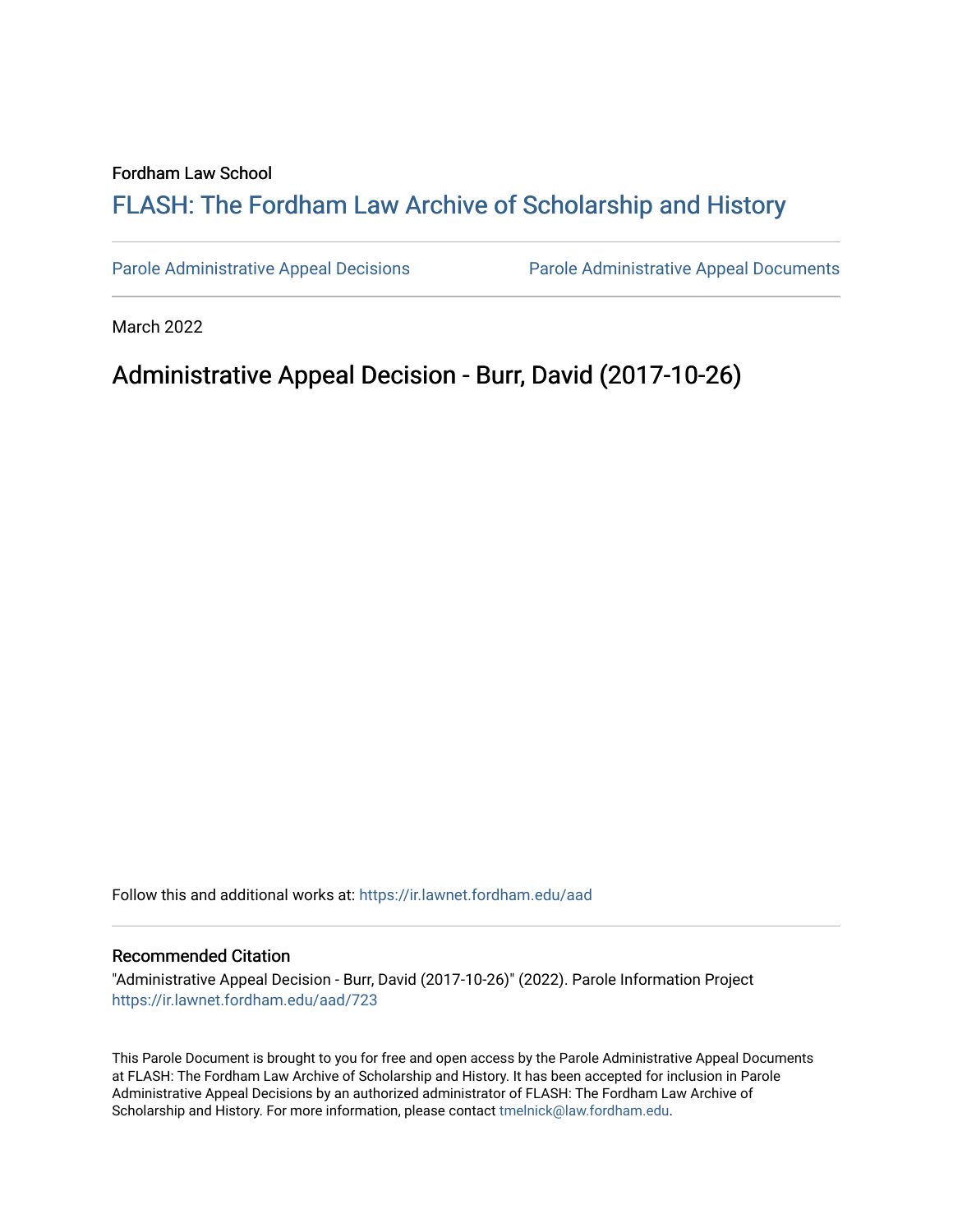#### CLERK 11/02/2019 05:08 PM **COUNTY**

INDEX NO

STATE OF NEW YORK-BOARD OF PAROLE RECEIVED NYSCEF: 11/02/2019

# **Administrative Appeal Decision Notice**

Inmate Name: Burr, David

**NYSID No.:** 

NYSCEF DOC. NO. 10

Facility: Aubum Correctional Facility

Appeal Control #: 05-252-17-B

Dept. DIN#: 84B0365

Appearances:

For the Board, the Appeals Unit For Appellant:

David Burr 84B0365 Aubum Correctional Facility P.O. Box 618 135 State Street Auburn, New York 13021

Board Member(s) who participated in appealed from decision: Ludlow, W. Smith

Decision appealed from: 5/2017-Denial of discretionary release, with imposition of 18 month hold.

Pleadings considered: Handwritten letter on behalf of the pro se appellant received on September 19, 2017. Statement of the Appeals Unit's Findings and Recommendation

Documents relied upon: Presentence Investigation Report, Parole Board Report, Interview Transcript, Parole Board Release Decision (Form 9026), COMPAS, TAP/Case Plan.

Final Determination: The undersigned have determined that the decision from which this appeal was taken be and the same is hereby

Affirmed Meversed for De Novo Interview Modified to Commissioner de la política de la finitiva de la proporció de la decida de la partida de la proporció de la partida de la p Affirmed CReversed for De Novo Interview \_ Modified to \_\_\_\_\_\_ Commissionei

<u>Inc</u>M Affirmed Keversed for De Novo Interview \_\_ Modified to Commissioner

If the Final Determination is at variance with Findings and Recommendation of Appeals Unit, written reasons for the Parole Board's determination must be annexed hereto.

This Final Determination, the related Statement of the Appeals Unit's Findings and the separate findings of the Parole Board, if any, were mailed to the Inmate and the Inmate's Counsel, if any, on  $10000\sqrt{17}$ 

Distribution: Appeals Unit - Inmate - Inmate's Counsel - Inst. Parole File - Central File  $P-2002(B)$  (5/2011)